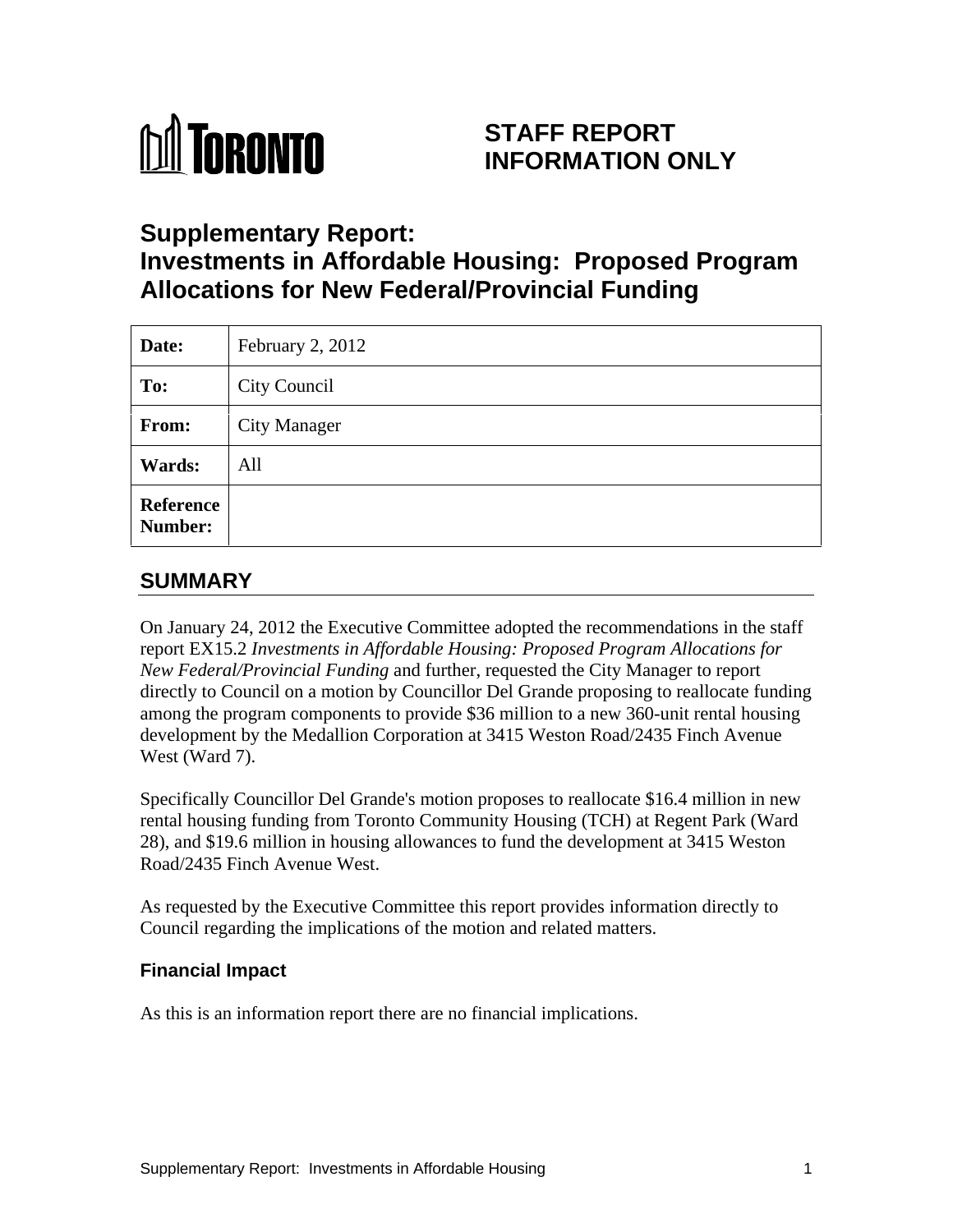### **DECISION HISTORY**

At the Executive Committee meeting on January 24, 2012, the Committee considered report EX15.2 *Investments in Affordable Housing: Proposed Program Allocations for New Federal/Provincial Funding* and adopted the staff recommendations in the report.

Further, the Committee requested the City Manager to report directly to Council on the following motion by Councillor Del Grande:

"That Recommendation 7 be amended by deleting the words, "City Council request the Province, on a priority basis, to allocate up to \$36 million in any additional federal/provincial Investment in Affordable Housing Program" and replacing them with, "City Council immediately reallocate \$16.4 million from the New Affordable Rental component and \$19.6 million from the Housing Allowances component".

As a result the new Recommendation would read:

"7. City Council immediately reallocate \$16.4 million from the New Affordable Rental component and 19.6 million from the Housing Allowances component to the Medallion Corporation for up to 360 units of affordable rental housing at 3415 Weston Road/2435 Finch Avenue West which project was recommended by Toronto City Council for federal/provincial economic stimulus funding at the Council meeting of September 30 and October 1, 2009.""

<http://app.toronto.ca/tmmis/viewAgendaItemHistory.do?item=2012.EX15.2>

### **ISSUE BACKGROUND**

The distribution of IAH funding recommended by staff among the various program components is guided by the funding allocations proposed in the City's *Housing Opportunities Toronto, Affordable Housing Action Plan 2010-2020* (HOT).

The Action Plan, adopted by Council in 2009, calls for annual spending of \$484 million. Toronto's IAH allocation of \$108 million, spread over the four years, represents approximately six per cent of the funding needed annually to meet the affordable housing needs of Toronto residents.

Under the new program, for the first time, Council can now determine the funding allocation within four program components – housing allowances, rental and home ownership repairs, new affordable rental housing and affordable home ownership.

Because of the limited amount of funding available through the program, there is not enough funding to adequately meet the need in all of these areas. In particular, since the City's adoption of HOT, the federal government has confirmed that as of April 2012 it will withdraw from directly funding the Residential Rehabilitation Assistance home repair and renovation programs.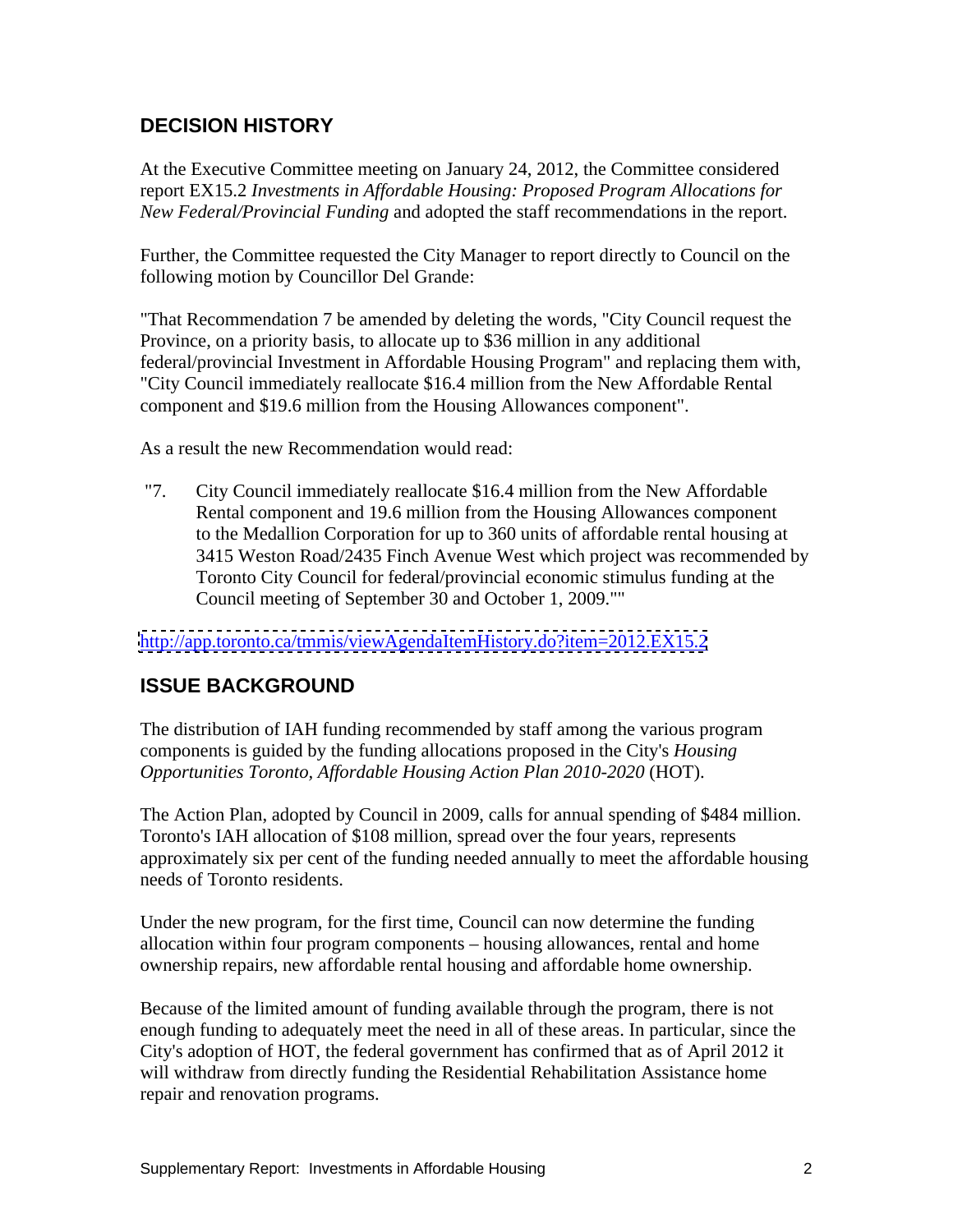The rebalancing of IAH funding allocations between the capital components as recommended by staff and adopted by the Executive Committee primarily reflects the introduction of the new home repair and renovation component as part of the IAH program.

With respect to the recommendation to fund new affordable units within Regent Park, recommendation number 47 in *Housing Opportunities Toronto* places a priority on the allocation of affordable housing program funding for "program-ready initiatives on public sites being developed by proponents such as Build Toronto, Toronto Community Housing and Waterfront Toronto."

### **COMMENTS**

#### *Further Details Concerning the Medallion Project (Ward 7)*

In September 2009, City Council recommended six affordable rental developments totalling 1,253 rental units to the Ministry of Municipal Affairs and Housing for funding under the Canada-Ontario Affordable Housing Program. The program was part of the federal/provincial economic stimulus initiative to assist in the economic recovery effort and provided jobs in the residential construction industry.

The Medallion proposal is located in the south-west quadrant of a planned community at the corner of Finch Avenue West and Weston Road called Renaissance at Emery Village. It calls for two mid-rise buildings of 10 stories each with a mix of 360 one, two and three bedroom units. The units would rent at an average 80% of Toronto average rents.

Five of the six developments recommended by Council were selected by the province for funding, including three located in suburban wards. The Medallion proposal was not chosen because more projects were recommended from across the province than there was funding available.

In response to Medallion's continued interest to participate in the program, the province also reviewed whether there were sufficient funds for the first phase of the development, which was 185 units at approximately \$20 million, with a second phase of 175 units to be funded and at a later date.

However, this effort proved unsuccessful as the program ended in March 31, 2011 and there was no funding left over.

The staff report recommended Council request up to \$36 million in additional funding from the province for up to 360 units, if more funds became available. The project remains "shovel ready" with all planning approvals in place and a Shoring and Excavation Permit having been issued.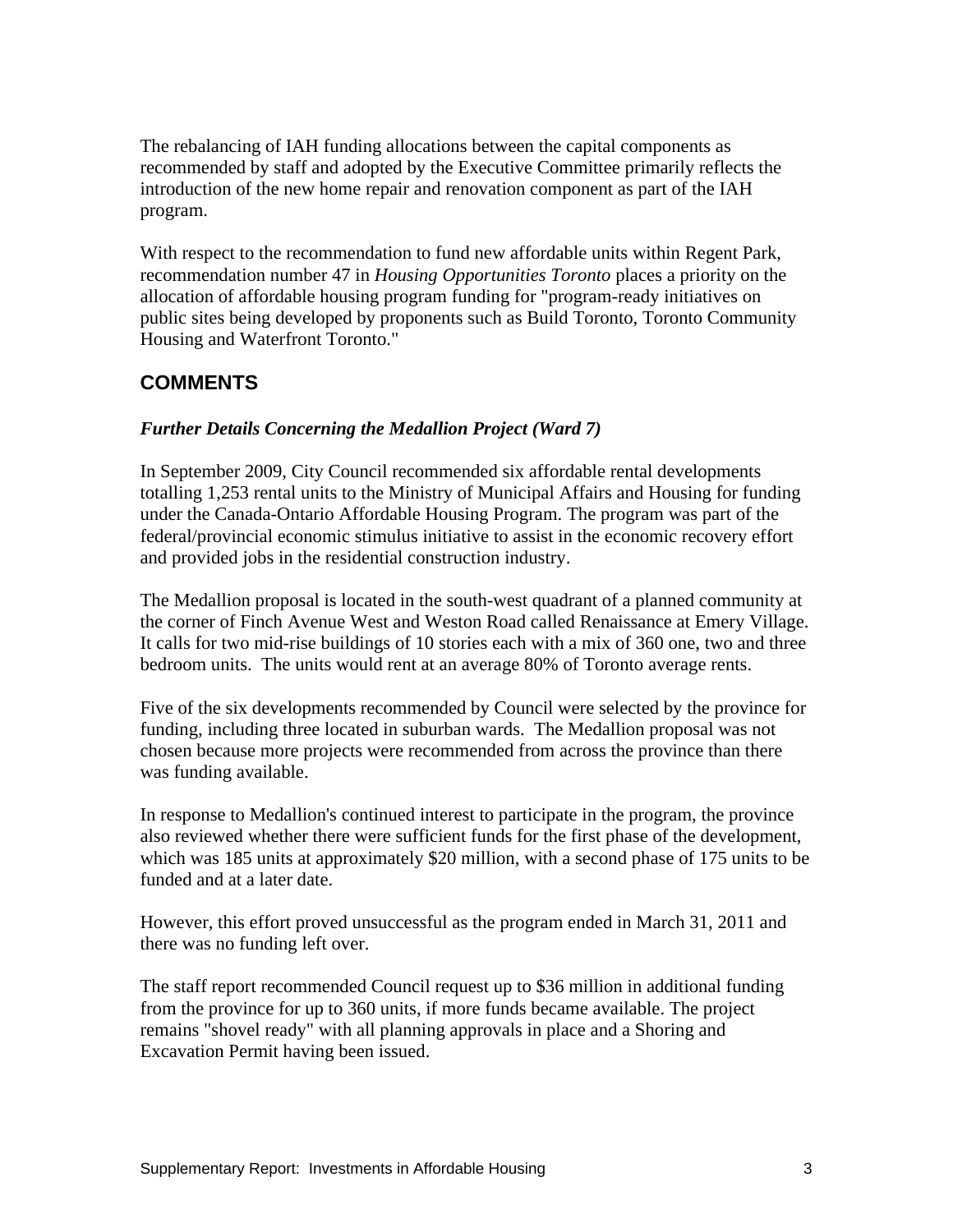#### *Chart #1 – Allocations Based on Staff Recommendations*

|                                             | <b>HOT Plan</b> |            | <b>Investment in Affordable Housing</b><br>Program                                                                          |                                   |  |
|---------------------------------------------|-----------------|------------|-----------------------------------------------------------------------------------------------------------------------------|-----------------------------------|--|
|                                             | Target          |            | Percentage Funding Percentage Burnaleu<br>of Funding Allocated of Funding Households<br>of Funding   Allocated   of Funding | <b>Estimated</b><br><b>Served</b> |  |
| Housing allowances                          | 61.4%           | \$60 mil   | 59%                                                                                                                         | 3,850                             |  |
| <b>Rental and ownership home</b><br>repairs | 7.7%            | \$20 mil   | 19%                                                                                                                         | 1,200                             |  |
| New affordable rental housing               | 29.3%           | \$16.4 mil | 16%                                                                                                                         | 137                               |  |
| Affordable homeownership                    | 1.7%            | \$6.6 mil  | $\mathsf{v}$                                                                                                                | 200                               |  |
| <b>Total</b>                                | 100%            | \$103 mil  | 100%                                                                                                                        | 5,387                             |  |

The staff recommended allocations for funding among the four program components, as outlined in the original staff report, are as follows:

#### *Chart #2 - Allocations Based on Councillor Del Grande's Motion*

Councillor Del Grande's motion, if adopted, would result in the following distribution of funding among the four program components:

|                                      | <b>HOT Plan</b> | <b>Investment in Affordable Housing</b><br>Program |                                     |                                                                               |
|--------------------------------------|-----------------|----------------------------------------------------|-------------------------------------|-------------------------------------------------------------------------------|
|                                      | Target          |                                                    | of Funding   Allocated   of Funding | <b>Estimated</b><br>Percentage Funding Percentage Households<br><b>Served</b> |
| Housing allowances                   | 61.4%           | \$40.4 mil                                         | 39%                                 | 2,540                                                                         |
| Rental and ownership home<br>repairs | 7.7%            | \$20 mil                                           | 19%                                 | 1,200                                                                         |
| New affordable rental housing        | 29.3%           | \$36 mil                                           | $\Omega$<br>-၁၁ ၇                   | 360                                                                           |
| Affordable homeownership             | 1.7%            | \$6.6 mil                                          |                                     | 200                                                                           |
| <b>Total</b>                         | 100%            | $\frac{1}{2}$ \$103 mil                            | 100%                                | 4,300                                                                         |

#### *Summary of Implications of Councillor Del Grande's Motion*

Should Council approve Councillor Del Grande's motion proposing to fund the Medallion development the implications relative to the staff recommendation would be as follows:

- \$36 million, or 35% of available funding allocated to construction of new affordable rental housing
- Create 360 units of affordable housing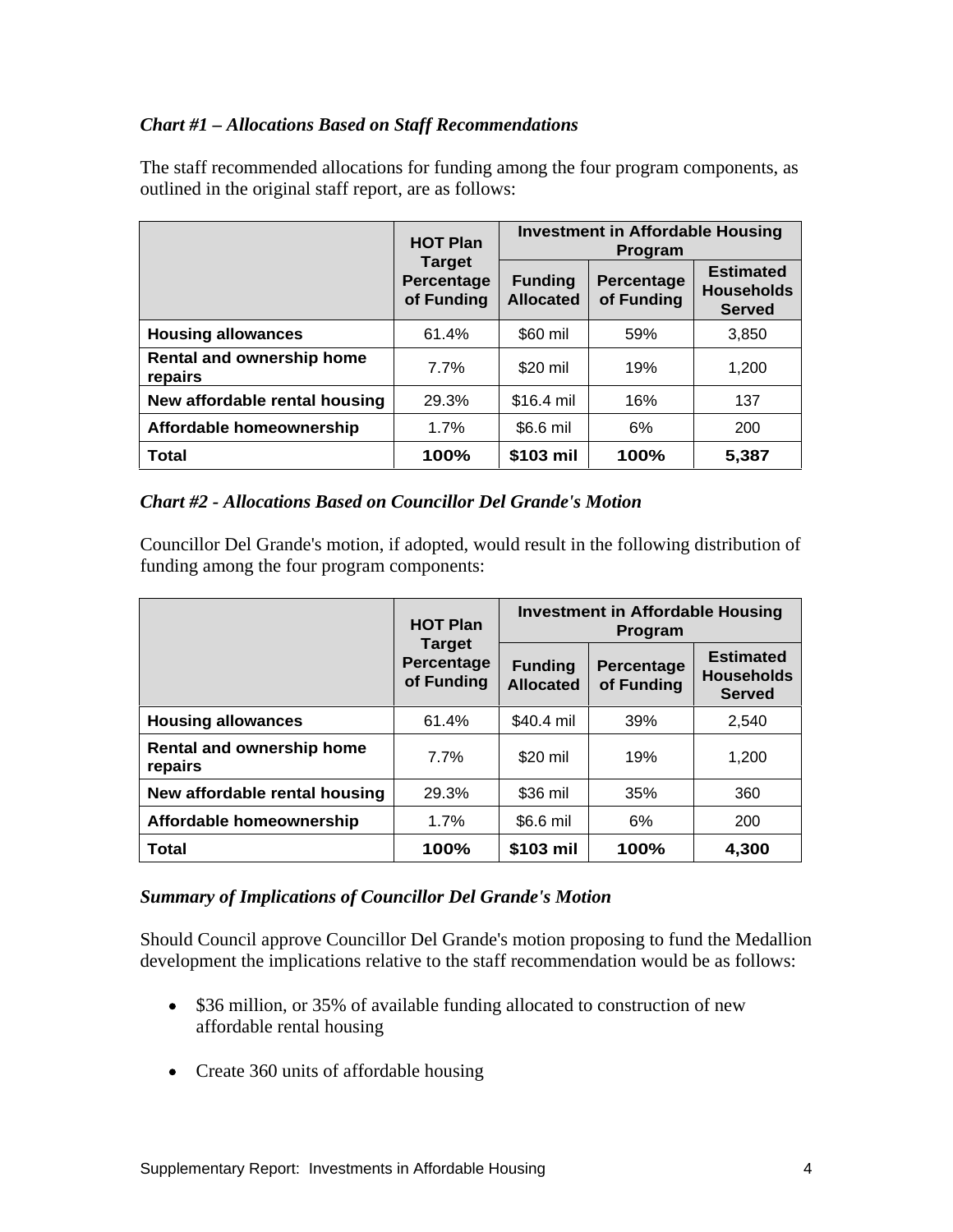- \$19.6 million in funding would be reduced for housing allowances, and the overall proportion of funding for this component would decrease from 59% to 39%. 1310 households in locations across the city would not receive a housing allowance for five years to help them transition from social assistance to employment
- Eliminate federal/provincial funding to support construction of 137 new affordable rental units in Phase 2 of Regent Park revitalization
- Divert funding that would otherwise have been available for TCH to make much needed repairs in existing social housing buildings across the city

#### *Implications for Housing Allowances*

The proposed reallocation of \$19.6 million from the Toronto Transitional Housing Allowance program would result in 1310 households not receiving assistance for five years to help them transition from social assistance to employment. Without this housing allowance, these households would likely have less success in achieving greater economic self-sufficiency, resulting in greater costs to the City.

The proportion of funds targeted to housing allowances, as set out in the HOT plan, is intended to be 61.4% of the total. This proposal would reduce the funding for this component to 39% of the total, while the other capital components would exceed their funding share.

Housing allowances are an important tool to assist low-income households to achieve greater affordability, while allowing residents to live in communities of their choice. The IAH housing allowance program, unlike previous programs, can be provided directly to tenants in the units they currently live in (in-situ) and are portable if they decide to move. This is a much more flexible program design that benefits tenants and gives them choice in their housing. In most cases, the allowance will be paid directly to tenants and landlords would not even know whether or not their tenants were receiving a housing allowance. Under the provincial program guidelines, rents for eligible units must be at or below average market rents, which removes any incentive for landlords who have tenants in the program from raising rents beyond that threshold.

#### *Implications for TCH's Regent Park Revitalization*

The proposed transfer of \$16.4 million in federal/provincial funding from TCH's Regent Park revitalization to the Medallion Corporation's development would eliminate any new federal/provincial funding to support new affordable rental units in Blocks 20, 22 and 24 South in Regent Park.

This would eliminate TCH's ability to use the \$16.4 million to fund up to 137 permanent affordable rental homes in three new buildings which will provide a mix of affordable and rent geared to income housing in Phase Two of Regent Park's revitalization. This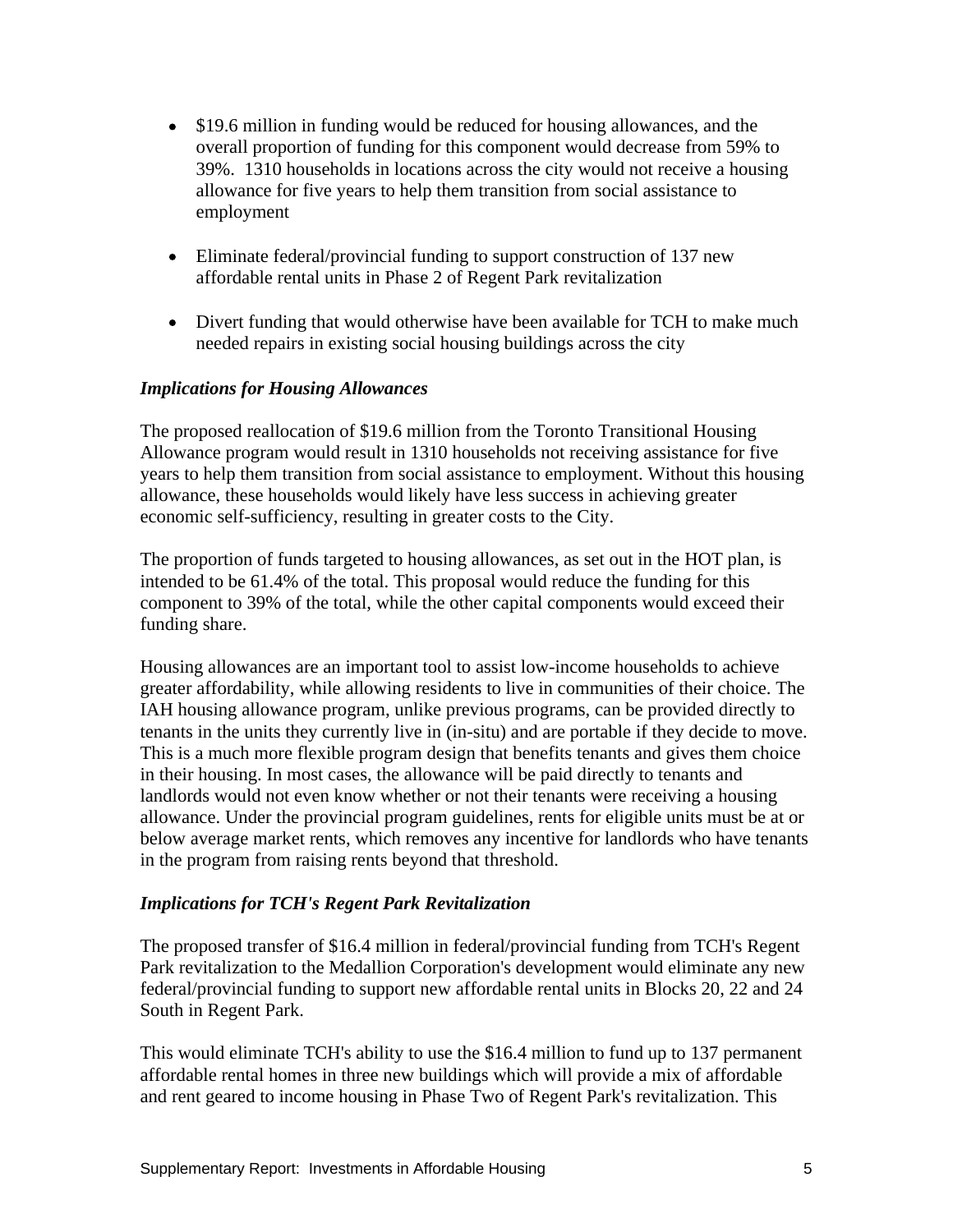funding would support TCH's efforts to create mixed-income rental buildings - one of the core principles of TCH's revitalization initiatives at Regent Park. As outlined in TCH's communication to the Executive Committee the "…\$16.4 million

proposed for affordable rental… is money that we would not need to borrow to fund new construction or have to divert from much-needed capital repairs to our wider portfolio". Receiving the funding provides TCH the option to devote borrowed funds to undertake repairs to existing housing. This amount is equivalent to funding to repair some 3,600 bathrooms for tenants in buildings across the City.

#### *Public Deputations at Executive Committee*

Several deputants drew attention to the importance of allocating sufficient federal/provincial funding to the construction of new housing. They questioned the recommendation to limit the allocation of new rental housing to 16% of the funding available. In this regard they called for the City to directly follow the funding targets as established by Council in the Housing Opportunities Toronto 10-year plan.

Should Council wish to allocate IAH funding strictly according to HOT targets, rather than using them as a guide, the allocations would be as follows:

|                                            | <b>HOT Plan</b>                                                              |            | <b>Investment in Affordable Housing</b> |                                          |
|--------------------------------------------|------------------------------------------------------------------------------|------------|-----------------------------------------|------------------------------------------|
|                                            | <b>Target</b>                                                                |            | Program                                 |                                          |
|                                            | Percentage   Funding   Percentage   '<br>of Funding   Allocated   of Funding |            |                                         | <b>Estimated</b><br>Households<br>Served |
| Housing allowances                         | 61.4%                                                                        | \$63.2 mil | 61.4%                                   | 4,060                                    |
| Home repair for owners                     | 1.4%                                                                         |            |                                         |                                          |
| State of good repair for private<br>rental | 6.3%                                                                         | \$7.9 mil  | 7.7%                                    | 415                                      |
| New affordable rental housing              | 29.3%                                                                        | \$30.2 mil | 29.3%                                   | 252                                      |
| Affordable homeownership                   | 1.7%                                                                         | \$1.75 mil | 1.7%                                    | <b>EQ</b>                                |
| <b>Total</b>                               | 100%                                                                         | \$103 mil  | 100%                                    | 4,780                                    |

*Chart #3 – Allocations Based on Housing Opportunities Toronto Targets*

The implications of this allocation would be as follows:

- \$14 million in additional funding for new affordable rental construction
- \$3.2 million in additional funding for housing allowances
- \$4.85 million less funding for affordable homeownership